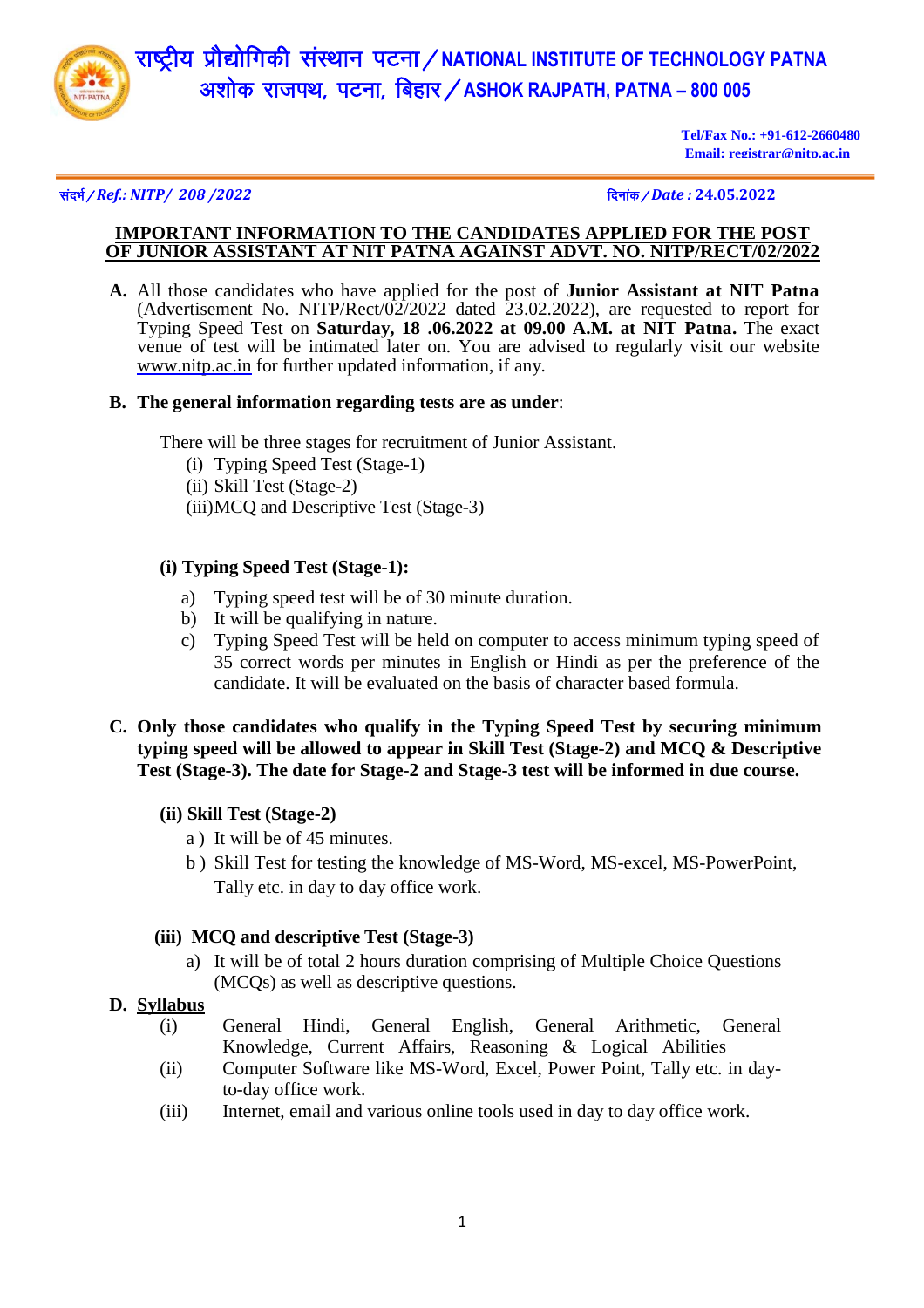|     | GHILL SHE SUGGESS.   |                   |                           |                      |  |  |  |
|-----|----------------------|-------------------|---------------------------|----------------------|--|--|--|
| SI. | <b>Stage</b>         | <b>Full Marks</b> | <b>Minimum Qualifying</b> | <b>Weightage for</b> |  |  |  |
|     |                      |                   |                           |                      |  |  |  |
|     |                      |                   | <b>Marks</b>              | final merit          |  |  |  |
|     |                      |                   |                           |                      |  |  |  |
|     |                      |                   |                           |                      |  |  |  |
|     | Skill Test (Stage-2) | 100               | 30% (5 % relaxation to    | 30%                  |  |  |  |
|     |                      |                   | SC/ST candidates)         |                      |  |  |  |
|     |                      |                   |                           |                      |  |  |  |
|     | $MCO$ (Stage-3)      | 100               | 40% (5 % relaxation to    | 30%                  |  |  |  |
|     |                      |                   |                           |                      |  |  |  |
|     |                      |                   | SC/ST candidates)         |                      |  |  |  |
|     | Descriptive<br>Test  | 50                | 50% (5 % relaxation to    | 40%                  |  |  |  |
|     |                      |                   |                           |                      |  |  |  |
|     | $(Stage-3)$          |                   | SC/ST candidates)         |                      |  |  |  |
|     |                      |                   |                           |                      |  |  |  |

**E. Following minimum qualifying marks and weightage have been assigned to different stages:**

#### **F. Important information:**

- (a) It is necessary for the candidate to secure minimum qualifying marks under each stage individually i.e. Skill Test, MCQs Test and Descriptive Test
- (b) The answer sheets of Descriptive Test will be evaluated for only those candidates who secure minimum qualifying marks in MCQ Test.

#### **G. Preparation of final merit list:**

The final merit list will be prepared out of 250 marks. As per the weightage assigned to the two stages of the test, the distribution of marks will be as under:

| <b>Stage</b>                       | Full<br><b>Marks</b> | weightage<br>(out of $100$ ) |
|------------------------------------|----------------------|------------------------------|
| Skill test (Stage-2)               | 100                  |                              |
| MCQ and Descriptive Test (Stage-3) | 150                  |                              |

Total marks by adding the two will be used for preparation of final merit. The merit list for final selection shall be prepared in the following manner:

- (a) At first, a list of candidates for unreserved posts will be prepared in the order of merit. This list will also include reserved category candidates securing position in the merit at par with Unreserved category candidates.
- (b) Thereafter, separate lists for OBC, SC and ST candidates will be drawn in order of merit excluding the names of reserved category candidates who figure in the unreserved category list on their own merit without relaxed standard.
- (c) **Tie-breaking in final merit:** the inter-se merit of candidates securing same marks will be decided in the following manner:
	- a. Mark secured in the Descriptive test (Stage-3) (Candidate securing higher marks will be ranked higher). If the marks obtained in the Descriptive test are same, then;
	- b. Mark secured in the MCQ test (Stage-3) (Candidate securing higher marks will be ranked higher). If the marks obtained in the Multiple Choice Question (MCQ) test are same, then;
	- c. Date of Birth (Candidate higher in age will be ranked higher). If the date of birth is also same, then;